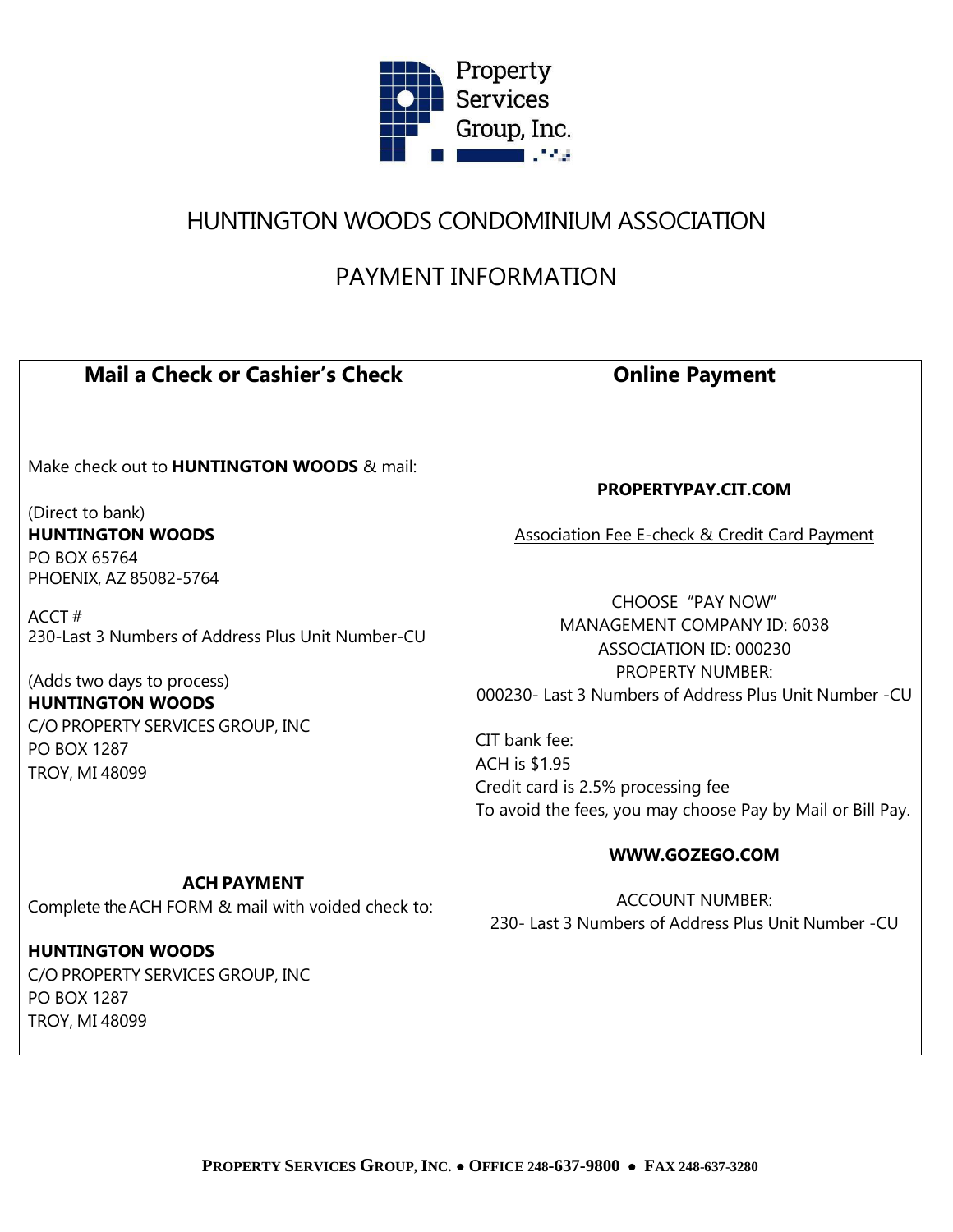# *Preauthorized Electronic Assessment Payment Service Agreement and Disclosure Statement*

# **For Electronic Payment of HOA Assessments**

### **To Enroll:**

Read, complete and sign the enclosed Preauthorized Electronic Assessment Payment Services Authorization form. Attach a voided check to the authorization and mail both to:

> *Property Services Group, Inc. P.O. BOX 1287 Troy, MI 48099*

# *Preauthorized Electronic Assessment Payment Services*

#### **What:**

Property Services Group, Inc. through Community Association Banking, a division of Mutual of Omaha Bank, offers association homeowners an opportunity to pay their regular association assessments using automated electronic payments. Preauthorized electronic payments mean that homeowners can pay their assessments automatically without writing checks, thus eliminating the potential for late payments. In addition, the association is assured prompt, predictable payments to help better manage funds. This program is available to all homeowners regardless of where they bank.

#### **How:**

The preauthorized electronic assessment payment service uses the Federal Reserve System's Automated Clearing House (ACH) to facilitate electronic transfers from homeowner checking/savings accounts directly into the association's bank account. Funds are transferred between the  $5<sup>th</sup>$  and  $10<sup>th</sup>$  day of the month and appear on the homeowner's bank statement each month. Information regarding payments is reported to the association's management or bookkeeping company on the same day funds are deposited to the association's account.

If you have questions or need further information, please call our Homeowners Association experts at:

#### *248-637-9800*

# *Preauthorized Electronic Assessment Payment Service Agreement & Disclosure*

Preauthorized charges to your account will be processed, when due, for the amount of your regular assessment payment. Payments so collected will be deposited to the checking/savings account of your ASSOCIATION, maintained with Mutual of Omaha Bank.

There may be changes to the assessment amounts and/or due dates in accordance with the ASSOCIATION'S governing documents and applicable statutes including notification requirements of the ACH (Automated Clearing House) rules.

We reserve the right to make changes in the agreement at any time. We may cancel Preauthorized Electronic Assessment Payments at any time without cause and you can terminate this agreement at any time by giving sufficient written notice or by closing the designated accounts.

#### **PLEASE RETAIN FOR YOUR RECORDS**